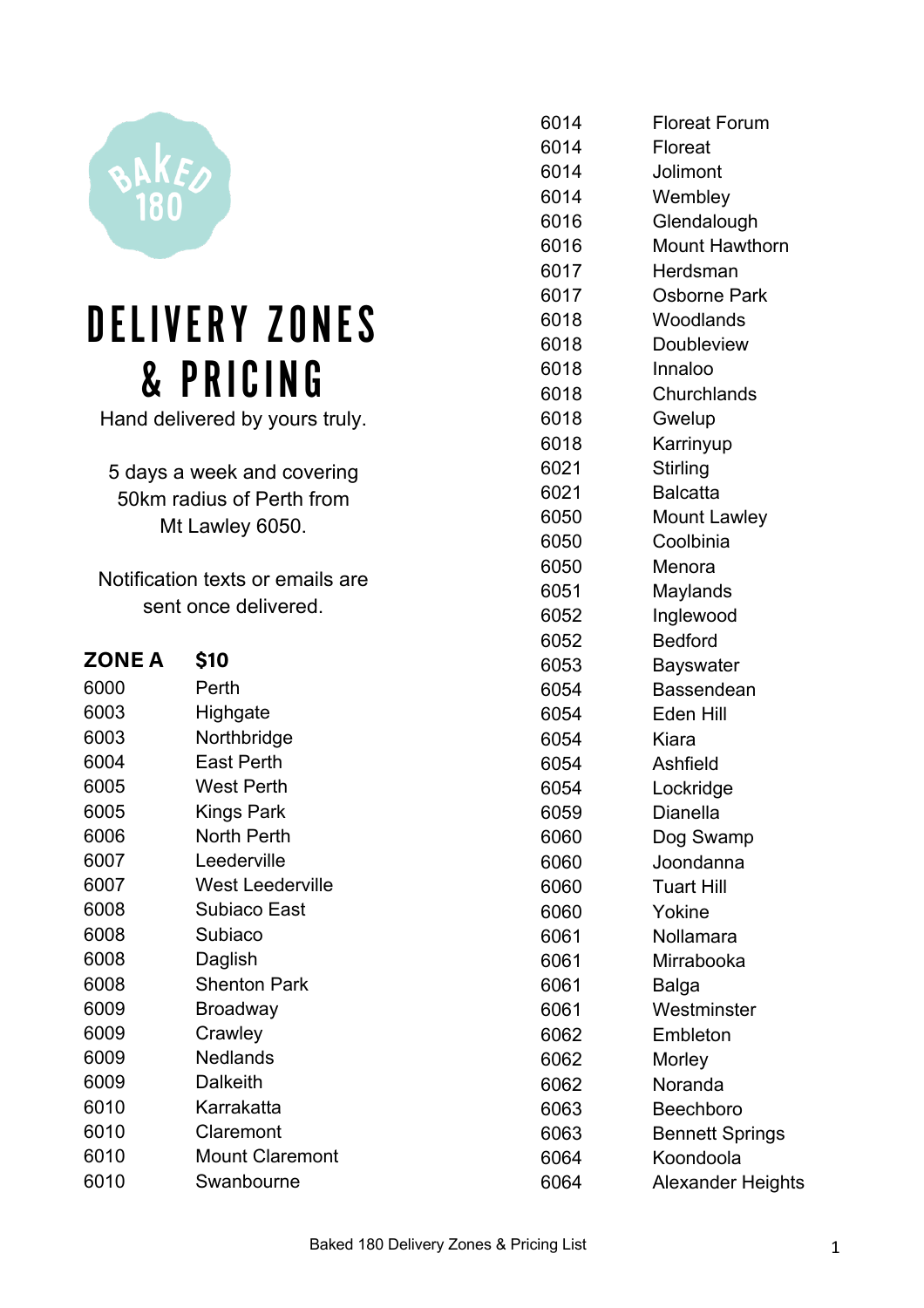| 6064          | Girrawheen              | 6025 | Padbury              |
|---------------|-------------------------|------|----------------------|
| 6064          | Marangaroo              | 6025 | Hillarys             |
| 6090          | Malaga                  | 6026 | Kingsley             |
| 6100          | <b>Burswood</b>         | 6026 | Woodvale             |
| 6100          | Lathlain                | 6029 | <b>Trigg</b>         |
| 6100          | <b>Victoria Park</b>    | 6055 | Guildford            |
| 6101          | Carlisle                | 6055 | South Guildford      |
| 6101          | East Victoria Park      | 6055 | Caversham            |
| 6102          | <b>St James</b>         | 6055 | Hazelmere            |
| 6102          | <b>Bentley</b>          | 6055 | <b>West Swan</b>     |
| 6103          | Rivervale               | 6055 | <b>Henley Brook</b>  |
| 6104          | Ascot                   | 6056 | Viveash              |
| 6104          | <b>Belmont</b>          | 6056 | Woodbridge           |
| 6104          | Redcliffe               | 6056 | Midland              |
| 6105          | Cloverdale              | 6056 | <b>Bellevue</b>      |
| 6105          | Kewdale                 | 6056 | Midvale              |
| 6105          | Perth Airport           | 6056 | <b>Helena Valley</b> |
| 6106          | Welshpool               | 6056 | Koongamia            |
| 6151          | South Perth             | 6056 | <b>Middle Swan</b>   |
| 6151          | Kensington              | 6056 | Boya                 |
| 6152          | Como                    | 6056 | <b>Swan View</b>     |
| 6152          | Karawara                | 6056 | Millendon            |
| 6152          | Manning                 | 6056 | <b>Red Hill</b>      |
| 6152          | Waterford               | 6056 | <b>Baskerville</b>   |
| 6152          | <b>Salter Point</b>     | 6056 | Greenmount           |
|               |                         | 6056 | Herne Hill           |
|               |                         | 6056 | Jane Brook           |
| <b>ZONE B</b> | \$15                    | 6056 | <b>Stratton</b>      |
| 6011          | Cottesloe               | 6057 | High Wycombe         |
| 6011          | <b>Peppermint Grove</b> | 6057 | Maida Vale           |
| 6012          | <b>Mosman Park</b>      | 6058 | Forrestfield         |
| 6015          | <b>City Beach</b>       | 6065 | Darch                |
| 6019          | <b>Wembley Downs</b>    | 6065 | Kingsway             |
| 6019          | Scarborough             | 6065 | Landsdale            |
| 6020          | Carine                  | 6065 | Madeley              |
| 6020          | North Beach             | 6065 | Wangara              |
| 6020          | Marmion                 | 6065 | Pearsall             |
| 6020          | Sorrento                | 6065 | Hocking              |
| 6022          | Hamersley               | 6065 | Wanneroo             |
| 6023          | Duncraig                | 6065 | Sinagra              |
| 6024          | Warwick                 | 6065 | Ashby                |
| 6024          | Greenwood               | 6065 | Tapping              |
| 6025          | Craigie                 | 6066 | <b>Ballajura</b>     |
| 6025          | Kallaroo                | 6067 | Cullacabardee        |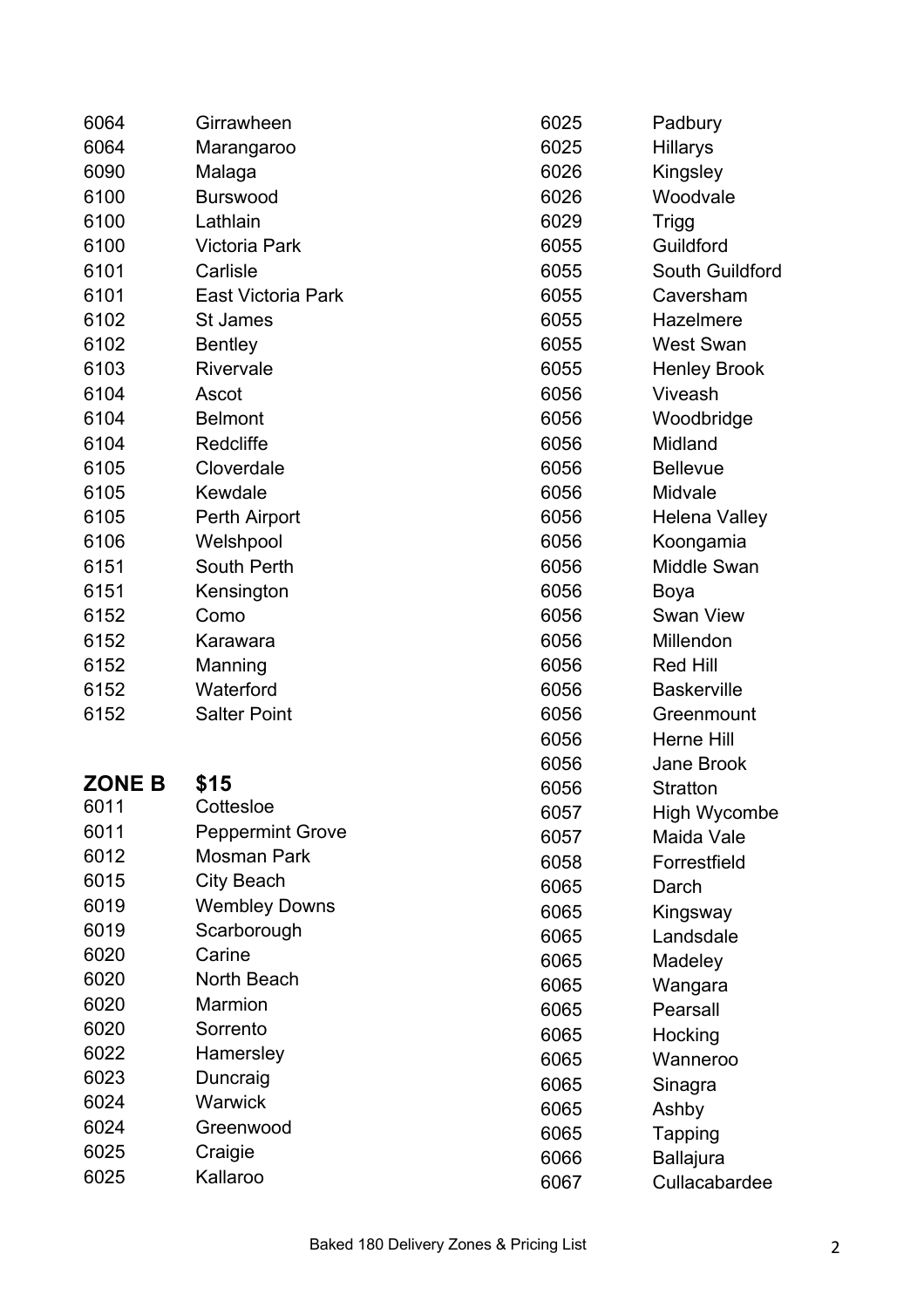| 6068          | Whiteman               | 6031 | <b>Banksia Grove</b>   |
|---------------|------------------------|------|------------------------|
| 6107          | Wilson                 | 6031 | Carramar               |
| 6107          | <b>Queens Park</b>     | 6031 | Neerabup               |
| 6107          | Cannington             | 6027 | <b>Beldon</b>          |
| 6107          | <b>East Cannington</b> | 6027 | Edgewater              |
| 6107          | Beckenham              | 6027 | Mullaloo               |
| 6107          | <b>Wattle Grove</b>    | 6027 | Heathridge             |
| 6107          | Kenwick                | 6027 | Connolly               |
| 6108          | <b>Thornlie</b>        | 6027 | Joondalup              |
| 6109          | Maddington             | 6027 | Ocean Reef             |
| 6109          | <b>Orange Grove</b>    | 6069 | Ellenbrook             |
| 6110          | Huntingdale            | 6069 | <b>Belhus</b>          |
| 6110          | Gosnells               | 6069 | Aveley                 |
| 6110          | <b>Southern River</b>  | 6069 | <b>Brigadoon</b>       |
| 6110          | Martin                 | 6069 | The Vines              |
| 6148          | Riverton               | 6069 | <b>Upper Swan</b>      |
| 6148          | Shelley                | 6070 | Darlington             |
| 6148          | Ferndale               | 6071 | <b>Glen Forrest</b>    |
| 6148          | Rossmoyne              | 6071 | Hovea                  |
| 6149          | <b>Bull Creek</b>      | 6072 | <b>Mahogany Creek</b>  |
| 6149          | Leeming                | 6073 | Mundaring              |
| 6153          | Applecross             | 6076 | Gooseberry Hill        |
| 6153          | <b>Brentwood</b>       | 6076 | Kalamunda              |
| 6153          | <b>Mount Pleasant</b>  | 6076 | Lesmurdie              |
| 6153          | Ardross                | 6076 | Walliston              |
| 6154          | Booragoon              | 6076 | <b>Piesse Brook</b>    |
| 6154          | <b>Alfred Cove</b>     | 6076 | <b>Bickley</b>         |
| 6154          | <b>Myaree</b>          | 6076 | Carmel                 |
| 6150          | Bateman                | 6076 | <b>Hacketts Gully</b>  |
| 6150          | Winthrop               | 6076 | <b>Pickering Brook</b> |
| 6150          | Murdoch                | 6076 | <b>Paulls Valley</b>   |
|               |                        | 6076 | Reservoir              |
|               |                        | 6077 | Gnangara               |
| <b>ZONE C</b> | \$20                   | 6077 | Jandabup               |
| 6028          | Currambine             | 6079 | Lexia                  |
| 6028          | Iluka                  | 6079 | Melaleuca              |
| 6028          | <b>Kinross</b>         | 6081 | Parkerville            |
| 6028          | <b>Burns Beach</b>     | 6081 | Stoneville             |
| 6030          | <b>Tamala Park</b>     | 6111 | Roleystone             |
| 6030          | Clarkson               | 6111 | Camillo                |
| 6030          | Mindarie               | 6111 | <b>Champion lakes</b>  |
| 6030          | <b>Quinns Rocks</b>    | 6111 | Kelmscott              |
| 6030          | Merriwa                | 6112 | Forrestdale            |
| 6030          | Ridgewood              | 6112 | Seville Grove          |